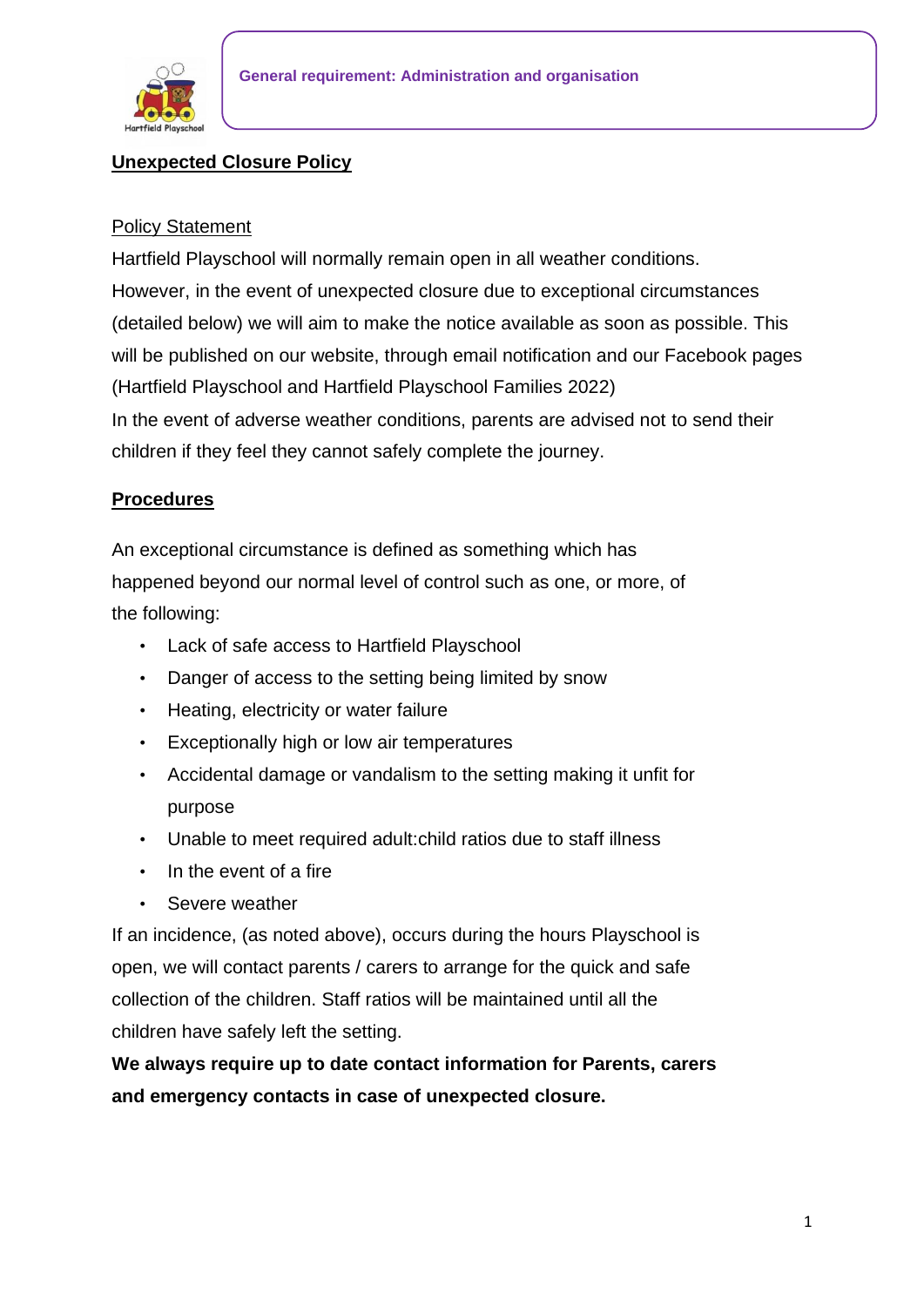

Parents will not be charged for closures due to exceptional circumstances where the Playschool remains closed for a continuous period of 3 days or longer. Funded hours start from the beginning of each week and cannot be accrued.

## **Coronavirus – Covid19**

We continue to monitor Government Guidance and will let parents know any changes to our policies and procedures.

### **In addition to our usual policy:**

• During the coronavirus (Covid19) pandemic

We cannot guarantee that Hartfield Playschool will not be affected by a case of Covid19. Whilst we will be doing everything we can to minimize the risks, this will not prevent the virus being brought into the setting.

# **In the event of a positive case of Covid19 within Hartfield Playschool:**

- In the event of a member of staff or a child within the setting having a confirmed diagnosis of Covid19, Hartfield Playschool is required to contact the Department for Education and local authority.
- If a member of staff, child or their household is contacted by the national track and trace programme we will be advised on the most appropriate action to take. Hartfield Playschool will follow the advice given in every situation.

Parents will not be charged for closures of the Playschool for continuous periods of 3 days or longer. Funded hours start from the beginning of each week and cannot be accrued.

### **In the event of a national or local lockdown in relation to Covid19:**

• We will monitor Government Guidelines